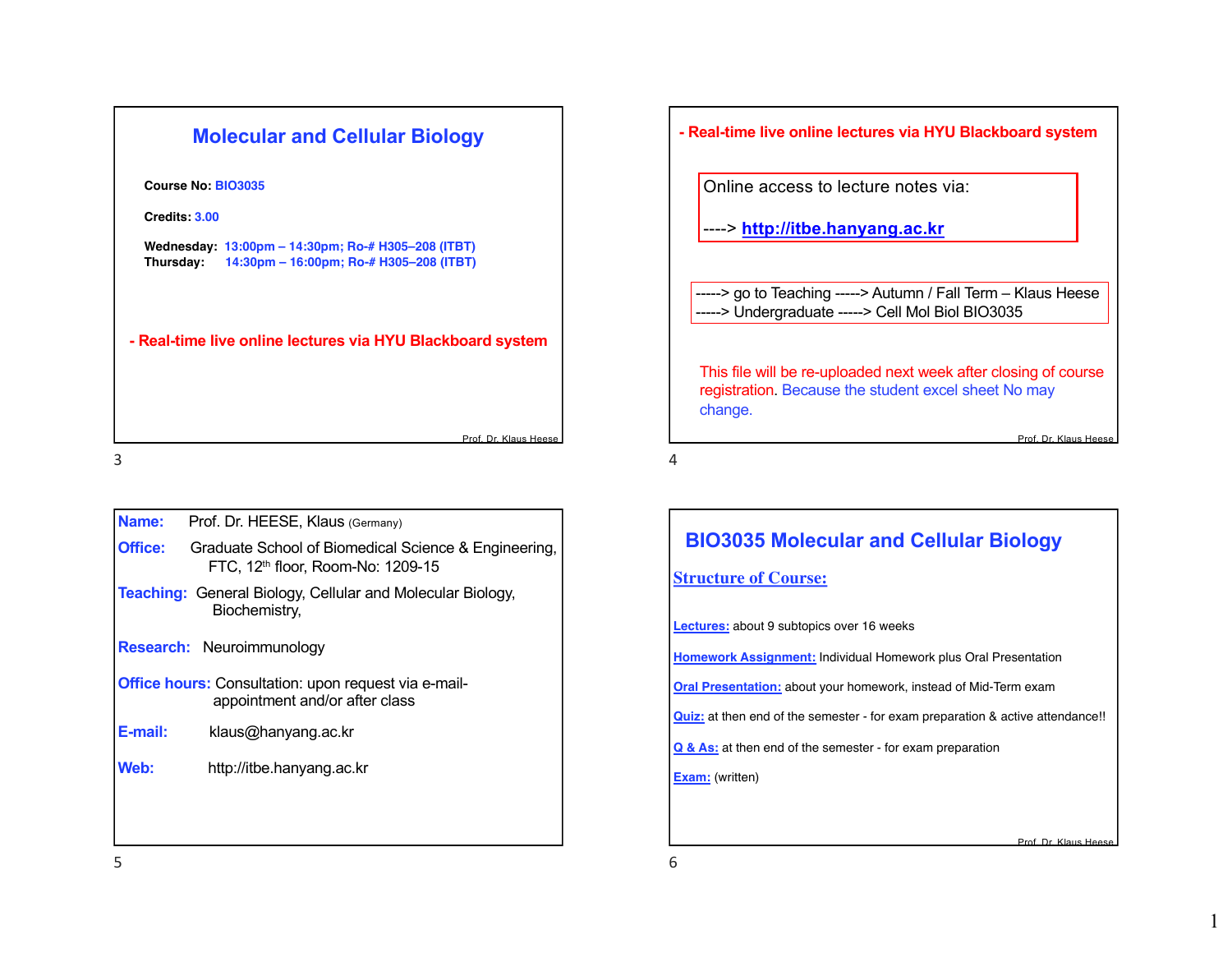## **BIO3035 Molecular and Cellular Biology Evaluation methods:**

**Scoring system: absolute grading**

| $A + : 95 - 100 %$<br>$A : 90 - 94%$<br>$B_{+}$ : 85 - 89 %<br>$B : 80 - 84%$<br>$C_{+}$ : 75 - 79 %<br>$C: 70 - 74%$<br>$D_{+}$ : 65 - 69 %<br>$D : 60 - 64%$<br>F : < 60 |                       |
|----------------------------------------------------------------------------------------------------------------------------------------------------------------------------|-----------------------|
| 1) 10 % regular attendance<br>2) 15 % pro-active attendance during class (debate) (including Quiz and Q &                                                                  |                       |
| As for extra points)<br>3)<br>45 % Individual home work + English Oral Presentation                                                                                        |                       |
| (submission of presentation as print and ppt-file; topic to be decided later)<br>30 % exam (written)<br>4)                                                                 | Prof. Dr. Klaus Heese |

7

Below are some basic text books which you may check later if any book is of interest for you e.g. during/after year 3.

#### **Cell Biology text books**

**Text book:** Molecular Biology of The Cell, (also online at 'NCBI') **Authors:** Bruce Alberts, et al.

**Text Book:** Molecular Cell Biology, (also online at 'NCBI') **Authors:** Lodish et al.

**Text book:** Campbell Biology **Authors:** Jane B. Reece, et al.

#### **Biochemistry text books**

**Text Book:** Biochemistry **Authors:** L. Stryer

**Text Book:** Biochemistry **Authors:** D. Voet and J. Voet

#### **Neuroscience text books**

**Text Book:** Principles of neural science **Authors:** Eric R. Kandel, James H. Schwartz, Thomas M. Jessell,

**Text Book:** Fundamental Neuroscience **Authors:** Larry R. Squire, Fundamental Neuroscience,

**Text Book:** Neuroscience **Authors:** Dale Purves,

## **BIO3035 Molecular and Cellular Biology**

### Recommended textbook:

Text book: Molecular Biology of The Cell, 4th edition, 2002 (also online at 'NCBI') Authors: Bruce Alberts, Alexander Johnson, Julian Lewis, Martin Raff, Keith Roberts, and Peter Walter. Paperback: 1616 pages Publisher: New York: Garland Science; Language: English ISBN: ISBN-10: 0815340729; ISBN-13: 978-0815340720

Prof. Dr. Klaus Heese

8

### **BIO3035 Molecular and Cellular Biology** Syllabus:  $\sim$  7 subtopics, key words

- 1. General Introduction to the cell
- 2. Biomolecules, amino acids and proteins, 1 & 2
- 3. RNA, DNA, Chromosomes, Genomes (including basic control of gene

expression etc; including applied molecular and cellular technologies), 1 & 2

- 4. Proteins and Enzymes (including structure, function, purification etc; including applied technologies), 1, 2 & 3
- 
- 5. Cell Biomembrane
- 6. Cell Signalling, (basic signalling pathways I-IV, cell cycle, apoptosis, cancer, pain, neuroimmunology, brain cells & signalling, vision, pain) 1-8
- 7. Practical biomedical molecular and cellular engineering applications (including methods such as manipulating mammalian cell functions), 1 & 2

Prof. Dr. Klaus Hees

Prof. Dr. Klaus Heese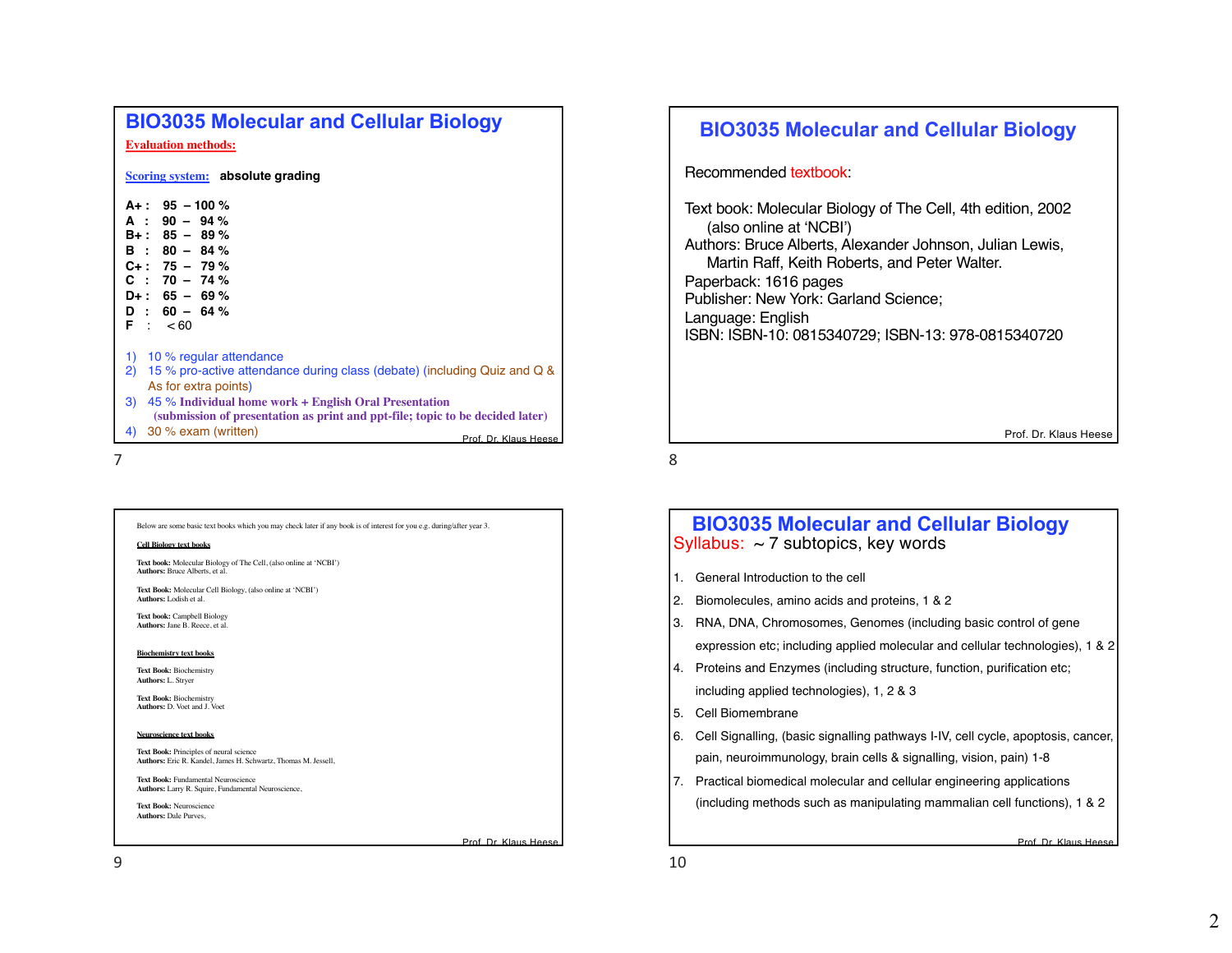

11

Understanding and following the instructions on the next slides is the key in order to be able to secure a B or A.

> **Individual Homework / English Oral Presentation**

**Please prepare 2 students per 1 group !**

# **BIO3035 Molecular and Cellular Biology** Goals:

- 1. Getting an excellent Grade  $\odot$
- 2. Getting to know the fundamental knowledge about the cellular biomolecules, their basic structure and functions in a cell
- 3. Getting insight into the basic cellular signal transduction pathways, metabolic processes of proteins and genes in a cell
- 4. Understanding the basic molecular and cellular technologies and the potential biomedical applications of molecular and cell biology.
- Prof. Dr. Klaus Hee 5. Practical biomed. engineering applications – Homework: Getting an opportunity to familiarize yourself with cellular and molecular biology, a key component of Biomedical Engineering, and getting first experience to convey such acquired expertise to other scientists (classmates) outside such fields.

12



Prof. Dr. Klaus Hee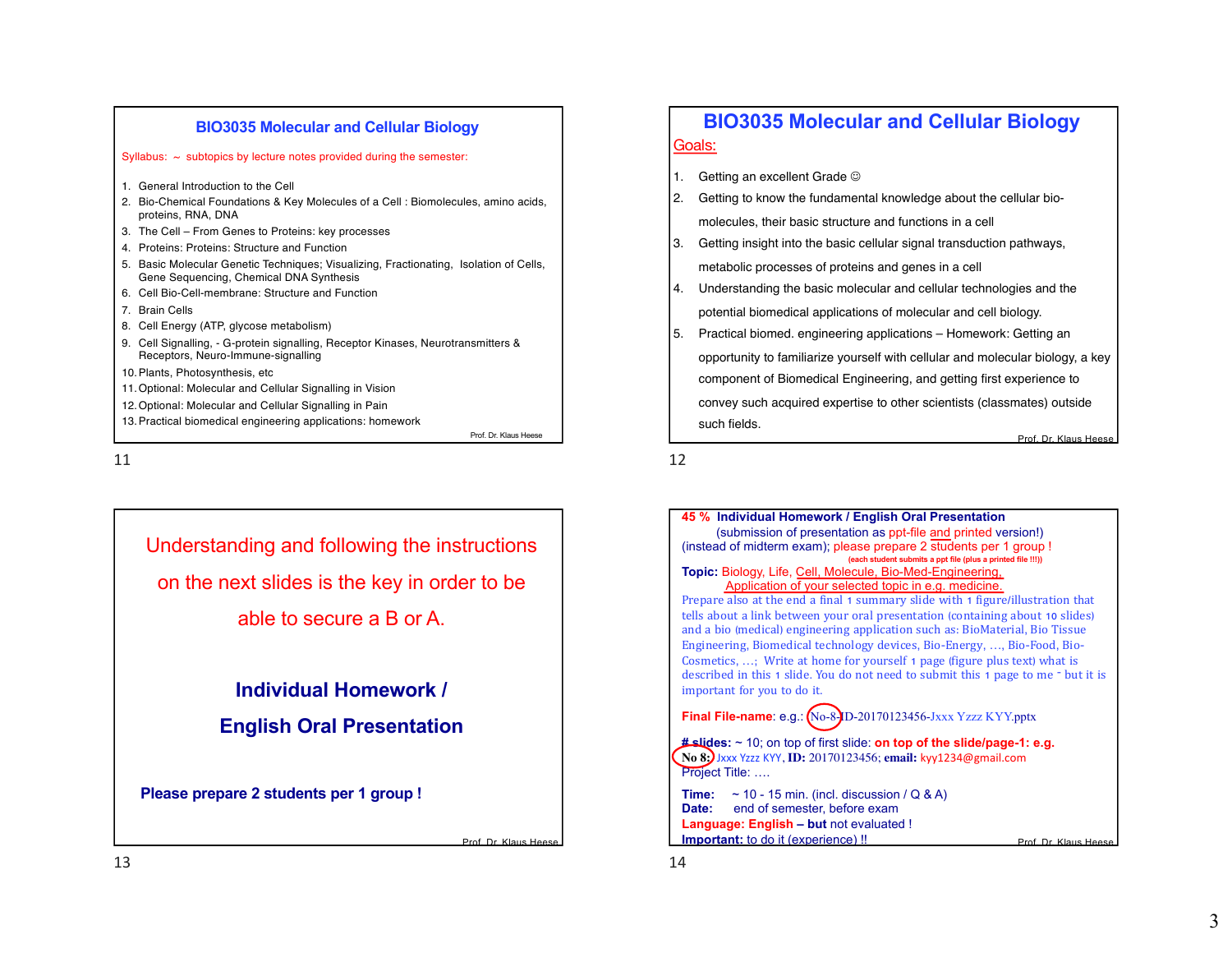

Prof. Dr. Klaus Hee

Prof. Dr. Klaus Heese

15

Online access to lecture notes via:

----> **[http://itbe.h](http://itbe.hanyang.ac.kr)anyang.ac.kr**

[-----> go to Teachin](http://itbe.hanyang.ac.kr)g -----> Autumn / Fall Term - Klaus Heese -----> Undergraduate -----> Cell Mol Biol BIO3035

This file will be re-uploaded next week after closing of course registration. Because the student excel sheet No may change.

| Individual Homework / English Oral Presentation                                                                                                                                               |  |  |  |
|-----------------------------------------------------------------------------------------------------------------------------------------------------------------------------------------------|--|--|--|
| Slide-1 group partner                                                                                                                                                                         |  |  |  |
| <b>BIO3035 Molecular and Cellular Biology</b>                                                                                                                                                 |  |  |  |
| No 11: Aaaa Bbbb CCC, ID: 201707891011; email: abc1234@gmail.com<br>(please write here below also your group partner:<br>e.g.: No 8: Jxxx Yzzz KYY, ID: 20170123456; email: kyy1234@gmail.com |  |  |  |
| <b>Project Tile: </b>                                                                                                                                                                         |  |  |  |
| Summary Abstract: $\sim$ 100 words, $+/-$ 1 figure                                                                                                                                            |  |  |  |
| Prof. Dr. Klaus Hees                                                                                                                                                                          |  |  |  |
| 16                                                                                                                                                                                            |  |  |  |

Lecture notes are ready for download about 12 – 24 hours before the next lecture.

----> **http://itbe.hanyang.ac.kr**

17

Prof. Dr. Klaus Hee